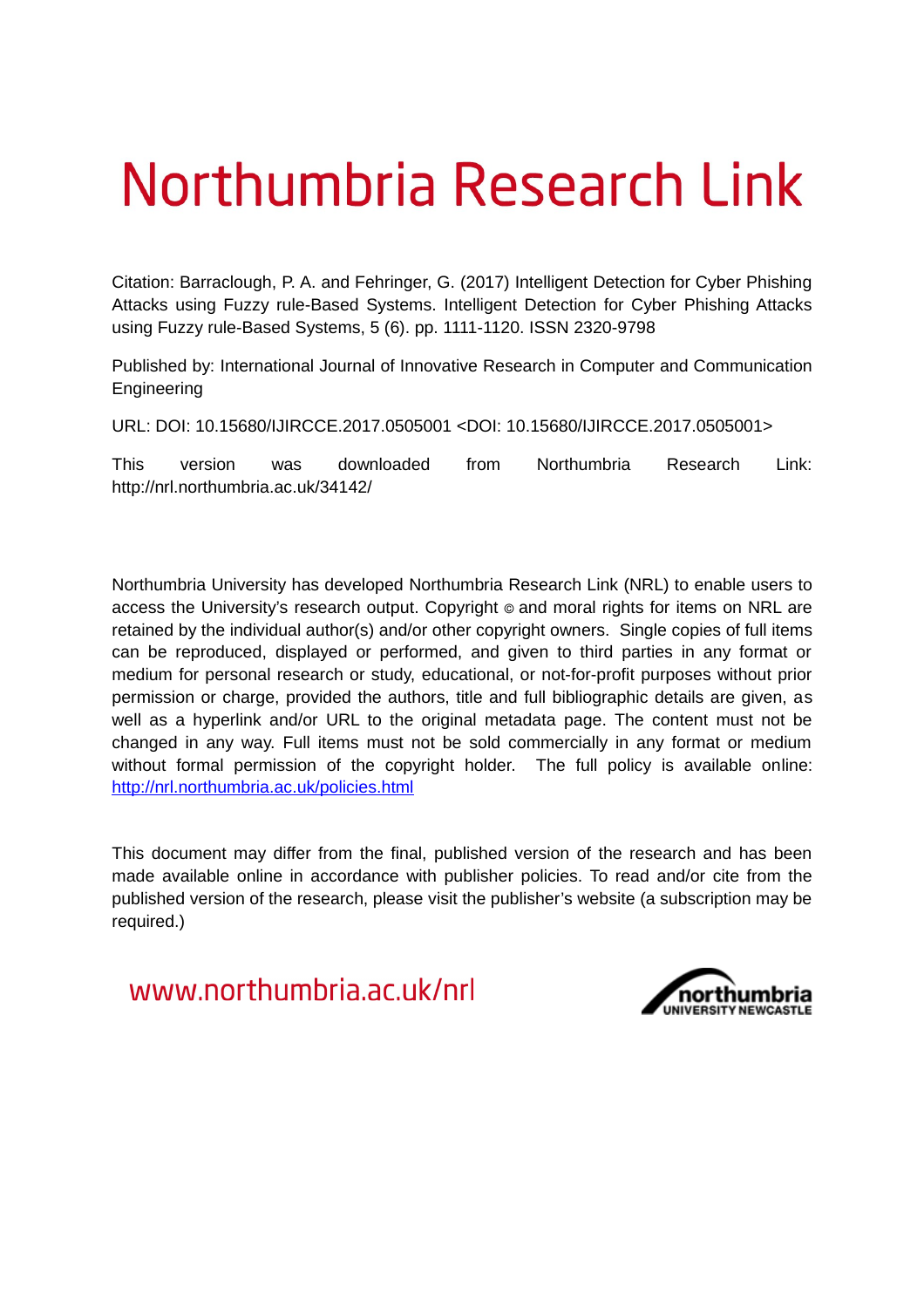

*(An ISO 3297: 2007 Certified Organization) Website: [www.ijircce.com](http://www.ijircce.com/)*  **Vol. 5, Issue 6, June 2017** 

## **Intelligent Detection for Cyber Phishing Attacks using Fuzzy Rule-Based Systems**

#### Phoebe Barraclough and Gerhard Fehringer

Computer Science and Information Sciences, Northumbria University, Newcastle Upon Tyne, NE1 8ST,

United Kingdom

**ABSTRACT:** Cyber phishing attacks are increasing rapidly, causing the world economy monetary losses. Although various phishing detections have been proposed to prevent phishing, there is still a lack of accuracy such as false positives and false negatives causing inadequacy in online transactions. This study constructs a fuzzy rule model utilizing combined features based on a fuzzy inference system to tackle the foreseen inaccuracy in online transactions. The importance of the intelligent detection of cyber phishing is to discriminate emerging phishing websites with a higher accuracy. The experimental results achieved an excellent accuracy compared to the reported results in the field, which demonstrates the effectiveness of the fuzzy rule model and the feature-set. The findings indicate that the new approach can be used to discriminate between phishing and legitimate websites. This paper contributes by constructing a fuzzy rule model using a combined effective feature-set that has shown an excellent performance. Phishing deceptions evolve rapidly and should therefore be updated regularly to keep ahead with the changes.

**KEYWORDS**: Phishing detection; Cyber phishing attack; Fuzzy rule-base; Phishing websites; Intelligent detection

#### I. **INTRODUCTION**

At present, users interact with the Internet more often, making transactions on web technology instead of interacting with financial service institute employees. Most recently, cyber phishing attacks have become more frequent, further reaching and more sophisticated, putting the existing phishing detections under pressure [1]. In general, main types of phishing detections include phishing emails detection [2], phishing websites detection [3] and phishing toolbars detection systems [4]. Phishing emails detection analyzes text in e-mails and identify phishing attacks to protect users. Phishing websites detection compares current website's characteristics with specific blacklist features stored in a program to distinguish website status. Although the phishing researchers have a common goal to prevent users from phishing threats, the proposed study focuses on phishing websites detection systems and on rule-based approaches. Despite various counter measures existing to fight against phishing attacks, there are still inaccurate solutions [5], [6], [7], [8], [9]. As such, this study is concentrating to address this problem by constructing a fuzzy rule model using clean combined features to address the erroneousness.

The main contribution in this paper is the construction of a fuzzy rule model using combined features in [17] and in [20] for the first time based on fuzzy inference systems. Especially, this study responds to the question, how can phishing detection systems be enhanced to reduce inaccuracy and prevent cyber phishing attacks?

More specifically, this research has five main objectives: i) To investigate rule-based systems using existing literature ii) To explore phishing maintained websites to identify new phishing deception iii) To construct fuzzy-rules to distinguish between levels of websites iv) To train and test the models v) Compare results with the best results in the field.

The proposed intelligent detection for cyber phishing (IDCP) is based upon fuzzy inference systems, the most popularly utilized zero-order Sugeno that applies fuzzy rules generated from features also known as input data. A generalized bell membership function is specified by three parameters for smooth classification of fuzzy set characteristics. The IDCP is not only able to generate fuzzy models, but also to classify between phishing, suspicious and legitimate characters accurately.

Copyright to IJIRCCE **DOI: 10.15680/IJIRCCE.2017.** 0505001 1111 The remainder of the paper is structured as follows: Section II discussed related works on phishing emails, phishing websites, feature-based and rule-based approaches together with machine learning techniques. Section III described the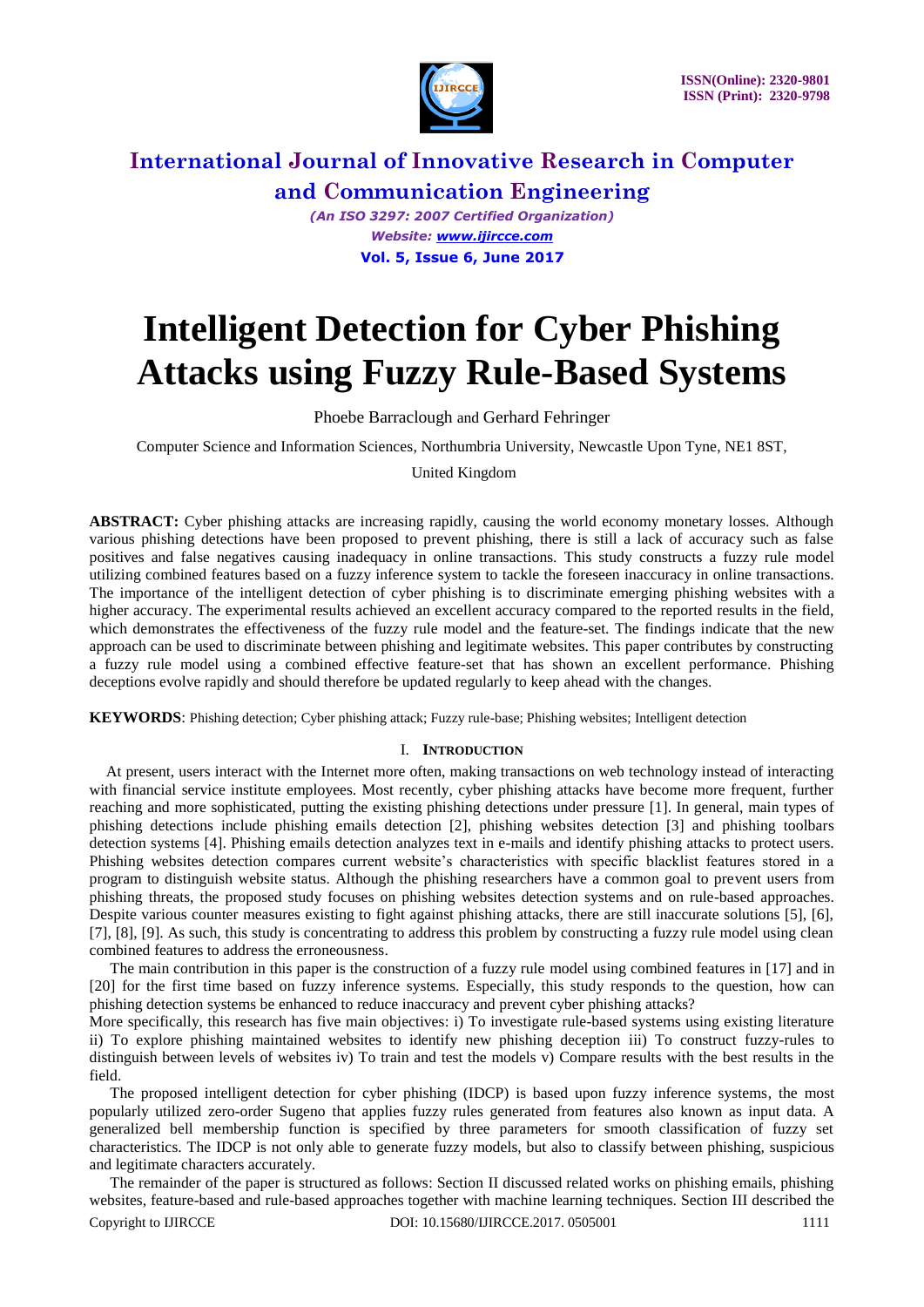

*(An ISO 3297: 2007 Certified Organization) Website: [www.ijircce.com](http://www.ijircce.com/)*  **Vol. 5, Issue 6, June 2017** 

methodology including feature selection and feature size. Also, experimental procedure was discussed in sections III including training, testing, fuzzy models, fuzzy rule-base and fuzzy inference systems. Experimental Results is presented in section IV. Discussions and Comparisons including limitation are provided in section V. Conclusion and future work are presented in section VI.

#### II. **RELATED WORK**

Phishing attacks are various, but the main types are phishing email and phishing websites. In the attempt to explore email-based phishing attacks, a study was conducted by Sunil and Terrek [10] focused on classification algorithms, utilizing integration of Bayesian Classifier, Decision Tree and C4.5 applying phishing URLs. The approach achieved 95.54% true positives, which out-performed an approach applying Bayesian classifier that achieved 94.86% accuracy. To reduce false positives, Sunil and Tareek [11] proposed a model that utilises 23 hybrid features of email headers and bodies extracted from approximately 1000 emails. These were divided equally between 500 genuine and 500 unsolicited emails. They applied the J48 classification algorithm to classify phishing and genuine emails. The approach obtained 98.1% true positives with 1.9% false positives. In the attempt to improve the feature-based approach, a study by [12] applied Support Vector Machine classifier to classify emails using a set of 9 structure-based and behaviourbased features. The model achieved 97.25% accuracy rates, however it has a relatively small training dataset.

#### A. *Rule-based applying machine learning techniques:*

Rule-based approaches also exist. The works by [13] concentrated on a feature-based approach to explore how rulebased classification data-mining techniques are applied in phishing site detection. They employed 450 legitimate and phishing websites for features extraction. By using JavaScript feature extractor, they extracted features related to the address bar. Rule-based classification algorithms employed C4.5, RIPPER, PRISM and Classification using Associate algorithm and 17 features to identify phishing attacks. On their experiment, C4.5 attained 5.76% error-rates, RIPPER obtained 5.94% errors and PRISM achieved 21.24% error rates. After reducing the feature size to 9, classification based on association (CBA) achieved 4.75% error rates which was lower compared to other classifiers they used. However, the features are not wide-ranging enough to cover phishing characteristics that users can experience in their daily browsing. Additional features could improve the system.

 A rule-based study proposed by Shukla and Rai [1] was an organization open source Intrusion Detection System known as Snort, a solution for filters. The method uses rules and features to filter phishing mails to reduce false positives and negatives. The author concluded that the approach is promising. However, validation results should be provided.

Equally, rule-based approach proposed by Ead, Abdelwahed and abdul-Kader [14] is Classification-rule discovery algorithm that integrate artificial immune system and fuzzy systems. The method considered the fitness of a fuzzy rule based on training set. A 5-fold cross validation using a test set achieved 94.66% accuracy, while a simplicity evaluation of a discovered rule set using the C4.5 data mining classification algorithm achieved 87.32%. This can be improved significantly by using an effective data set to generate effective fuzzy rules.

In addition, Moghimi and Varjani [15] proposed a rule-based for web identity. Their method used 4 features to evaluate the page resources identify and 4 features to identify protocol of page resource elements and approximate string matching algorithms based on SVM model to determine the relationship between the content and the URL webpage. Their method achieved 99.14% true positives and suffered 0.84% false negatives.

A feature-based approach using data-mining was conducted [16]. They utilised Associate Classification algorithms such as Multi-class Associative Classification (MCAC), classification based on association (CBA), missing completely at random MCAR, Multi-attribute co-cluster (MMAC), rule induction and decision trees algorithms including C4.5, PART, RIPPER with 16 features to distinguish between phishing and legitimate sites. The results attained are the following: the MCAC algorithm was misclassified by 0.8% error rates, C4.5 1.24% error rates, RIPPER 1.86% errors and PART misclassified 4.46% error rates. Although MCAC achieved a high accuracy, their features have been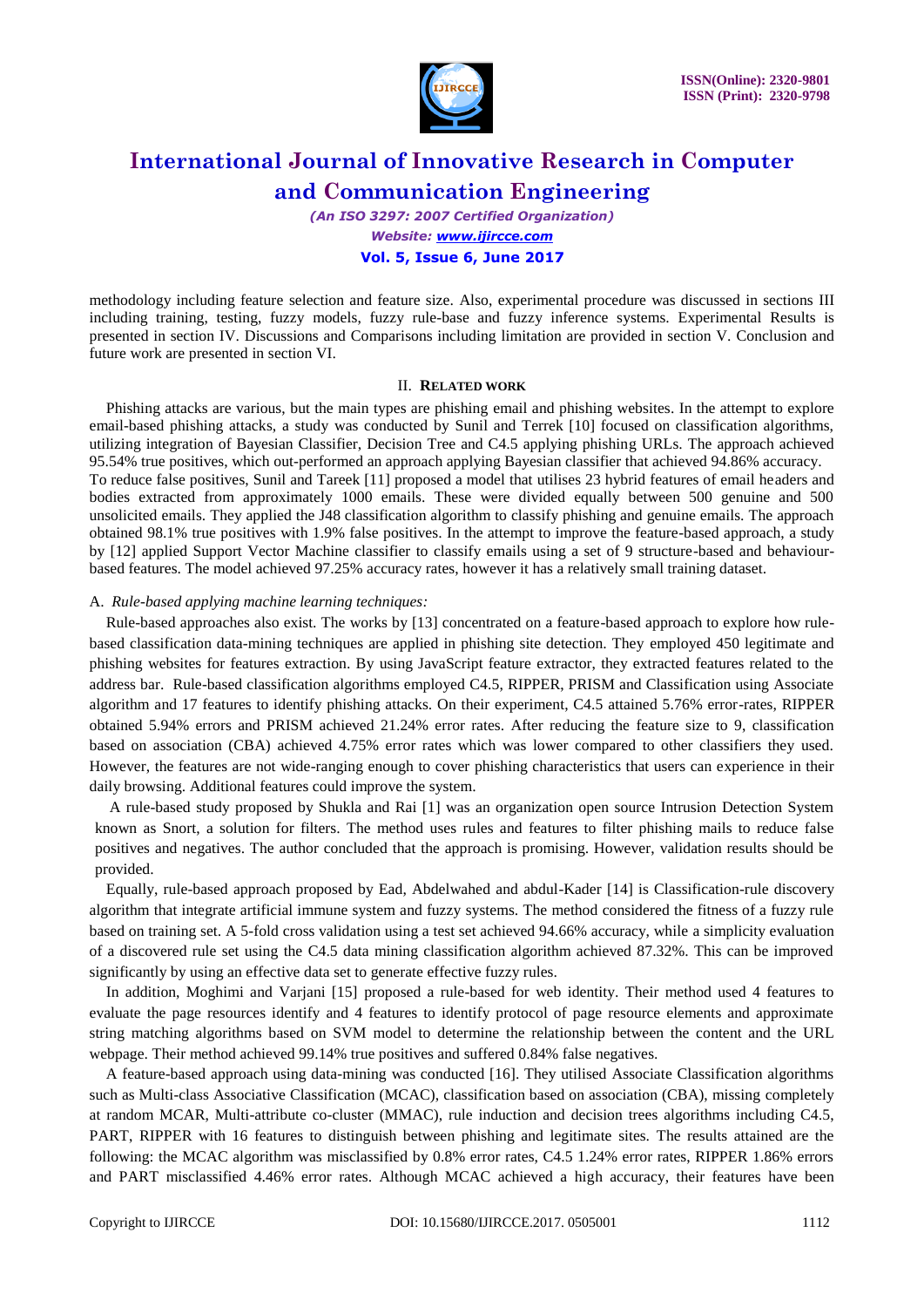

*(An ISO 3297: 2007 Certified Organization) Website: [www.ijircce.com](http://www.ijircce.com/)*  **Vol. 5, Issue 6, June 2017** 

extracted from only one source without considering all other different possible sources. In this case, more sources could improve features to detect emerging phishing attacks.

A feature-based approach was explored by Barraclough [17], applying a Neuro-fuzzy using features extracted from five different sources also known as inputs to detect phishing websites accurately. Their approach achieved 98.5% accuracy, but suffered 1.5% error rates. This work could be improved by adding more features.

In the attempt to improve the phishing detection scheme, Barraclough [18] proposed a parameter tuning framework, a novel method to distinguish phishing websites with low false positives. The approach was based on fuzzy systems, using six sources with 352 features to detect phishing websites, which offered 98.7% accurate results.

As it can be seen in this section, various studies have employed feature-based approaches applying machine learning techniques and different classification algorithms such as PART, RIPPER, Random Forest and Partial, NaiveBayes, SVM, C4.5 to create the rule-base. However, the existing approaches have not used cleaned features based on adaptive fuzzy inference to construct fuzzy rules and fuzzy models.

#### III. **PROPOSED METHODOLOGY**

The intelligent detection cyber phishing (IDCP) method is proposed to reduce the inherent inaccuracy in phishing detection systems. The IDCP consists of four main components, which include a feature base, feature sources, current websites and Inference engine. This can be seen in Fig. 1.



Fig. 1. The intelligent detection for cyber phishing process

The Feature-base contains phishing features also known as identifiers. Features are phishing deceptions expressed in the form of text. While identifiers are matched against the IF condition of the rules, deceptions are used to convince users to give up their sensitive information.

*The If-Then rule* is a structure which has 'IF' and THEN components. It is based on the idea that online phishing attack techniques evolve, phishers convince users to give up their sensitive information by applying deceptions on emails and websites. An example of a web deception can be seen in Fig. 2. The features are important because they are used as phishing identifiers in the phishing website detection system. As well as this, they are used to generate fuzzy rules and to classify between phishing, suspicious and legitimate websites.

*Current website* may carry three possible characteristics: phishing, suspicious and legitimate characteristics.

*The feature sources* are phishing websites from PhishTank archive where phishing websites are maintained for public access [21].

*Fuzzy Inference Engine* is a Sugeno systematic approach that carries out the reasoning in which the detection system searches for a solution. In general, the inference engine compares the antecedent part of the rule with the features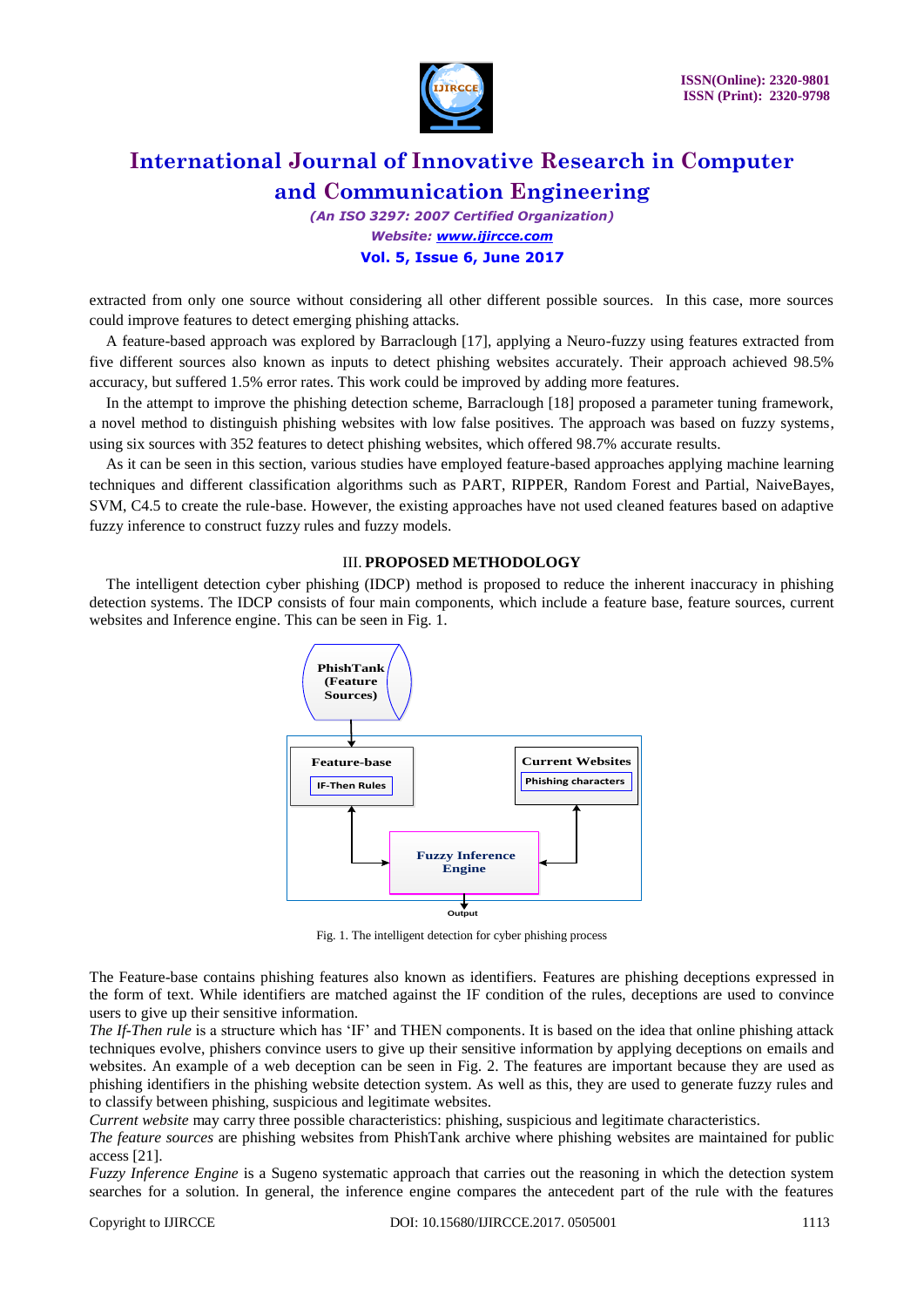

*(An ISO 3297: 2007 Certified Organization) Website: [www.ijircce.com](http://www.ijircce.com/)*  **Vol. 5, Issue 6, June 2017** 

provided in the feature base. If such a rule is found and its antecedent matches the characteristics in the feature base, the rule is executed and an output is achieved [19].

#### A. *Feature Selections*

The intelligent detection cyber phishing is based on a fuzzy inference system (FIS) and incorporates six layers with numbers of neurons in the hidden layer. Features for cyber phishing detection are extracted from different sources. While phishing features can be of different characteristics, features for IDCP are textual as the tools used can handle textual data. In this case, well extracted features are utilized from the study by [17] and from a E-web-form model by [20]. Samples of six features are shown in Fig. 2 by red arrows and are described and summarised on Table 1. The remaining fifty features can be seen in the study "Intelligent security for phishing online using adaptive neuro-fuzzy systems" [20]. Fig. 2 is a phishing website which is an exact imitation of Barclays bank website and features are shown by red arrows.

| <b>BARCLAYS</b>                                                                                                                                                              |
|------------------------------------------------------------------------------------------------------------------------------------------------------------------------------|
| <b>OLERED LINE</b>                                                                                                                                                           |
| <b>In the Committee Authorities</b>                                                                                                                                          |
| Step 1: Your details                                                                                                                                                         |
| Log in with or without Plitsentry                                                                                                                                            |
| Dell you know you can use a passociale & memorable word to log in? These allow you to<br>access your account without Pinsentry - handy if you don't want to carry your card. |
| reader around with you.<br>Set up your passcode it memorable word by logging an with Pillipsritry and going to the                                                           |
| Woopunt services' memo, Ales, use our PDVeenbry help page for step by step guides to<br>logisting in with Pthianitty.                                                        |
|                                                                                                                                                                              |
| First:1                                                                                                                                                                      |
|                                                                                                                                                                              |
| <b>Liest Nian</b>                                                                                                                                                            |
|                                                                                                                                                                              |
| Date of birth (dd/mm/yyyy).                                                                                                                                                  |
|                                                                                                                                                                              |
| Five-Digit Passrode                                                                                                                                                          |
|                                                                                                                                                                              |
| Five-Digit Telephone Banking Number                                                                                                                                          |
|                                                                                                                                                                              |
| Your sort code & account number                                                                                                                                              |
|                                                                                                                                                                              |
|                                                                                                                                                                              |
| Gallery C                                                                                                                                                                    |

Fig. 2. Feature sources for cyber phishing rule-based detection system

| Table 1: The intelligent detection for cyber phishing |  |  |
|-------------------------------------------------------|--|--|
|-------------------------------------------------------|--|--|

| Features            | Description                             |  |
|---------------------|-----------------------------------------|--|
| <b>First Name</b>   | The feature "First Name" has a low risk |  |
| Last Name           | The feature "Last Name" has a low risk  |  |
| Date of birth       | The risk of "Date of birth" is medium   |  |
| Five-digit-passcode | "Five-digit-passcode" has a high risk   |  |
| Your sort code      | The feature "sort code" has a high risk |  |
| Account number      | "Account number" has a high risk        |  |

#### B. *Feature Size*

The size of features used in this paper are 56 in total. Specifically, thirty-four features are taken from a previous study [20]. Twenty-two significant novel features were added from E-web-forms. With the existing issues associated with false positives and false negatives in mind (a lack of effective features), sources and features are reduced in size by identifying the most effective ones. For training and testing sets, a careful selection and further cleaning are conducted to decrease redundancy records. This process is essential to construct state-of-the-art IDCP fuzzy rules which can decrease the inherent problem of false positives to keep up to date with emerging phishing attacks.

#### C. *Training and Testing*

In training and testing the models, two-fold cross-validation method is employed to measure the system merit. To accomplish this, features are split randomly into 28 training set and 28 testing set. First, training is carried out on the training-set only once and testing is carried out on the test-set only once. Then the roles of training and testing are reversed. Training is performed on the testing-set and testing is done on the training-set. The results are assembled to obtain an average error. These features can be generalized to be used in toolbars phishing detection applications.

#### D*. Fuzzy Set*

A fuzzy set means a set with fuzzy boundaries. It can be of various shapes, but trapezoidal is used for this problem because not only can it offer sufficient presentation of cyber phishing detection, but it can also reduce the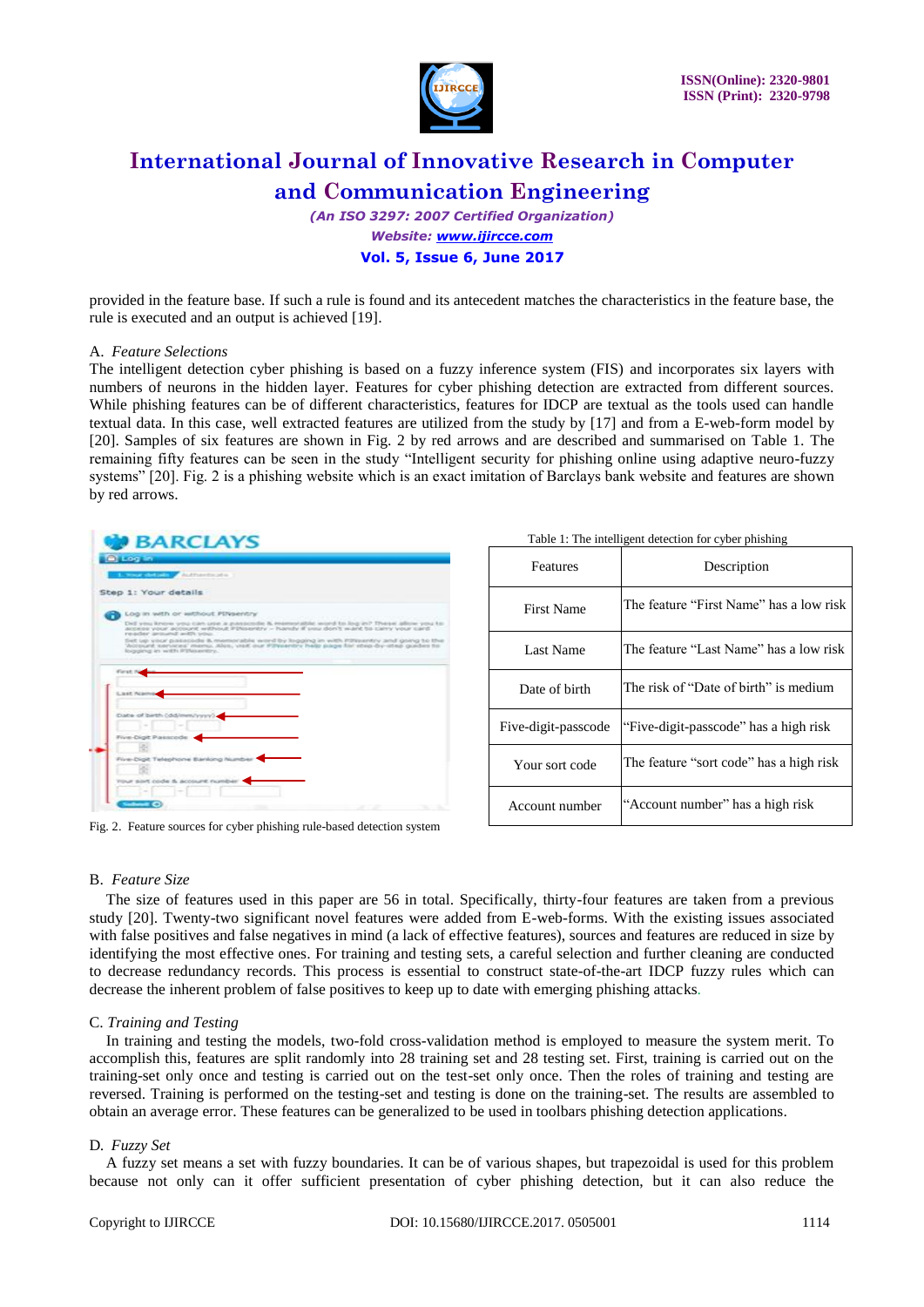

*(An ISO 3297: 2007 Certified Organization) Website: [www.ijircce.com](http://www.ijircce.com/)*  **Vol. 5, Issue 6, June 2017** 

computational process. The intelligent detection cyber phishing has membership values from [0,1] as shown in Fig. 3, which consist of legitimate (low risks), suspicious (medium risk) and phishing (high risk). These are defined as:

 $A_1$ = 'Last Name is Legitimate' ..., Legitimate  $\mathcal{E}[0, 30]$ 

 $\overline{A}_2$  = 'Bank\_Name is Suspicious' ..., Suspicious  $\mathcal{E}$  [12, 76]

 $A_3$  $=$  'User\_code is Phishing' ..., Phishing  $\mathcal{E}$  [60, 90]

Therefore, the membership functions for legitimate, suspicious and phishing are represented in the form of:

Legitimate:  $\mu - A_1$  $(10) = 0.1.$ Suspicious:  $\mu \frac{\ }{A}$ <sub>2</sub>  $(10) = 0.5.$ 

Phishing:  $\mu - \frac{A}{A}$  $(10)$ = 0.9.

Features with low risk have a membership value range between 0% - 0.1. At the same time, it overlaps and becomes a member of the suspicious set with a degree of 30%. Features with medium risk have a degree of membership of 12%. At the same time, it is also a member of the phishing set with a degree of 76%. Features with high risk have a degree of membership of 90%. When it overlaps, it become a member of the suspicious set with a degree of 60%.



Fig. 3. Membership function and fuzzy sets

#### E. *Fuzzy rule model*

The cyber phishing detection system utilizes 56 features as stated in section B to generate fuzzy rule model, to learn and to test the model. To accomplish the goal, fuzzy rules are obtained by describing how the problem can be solved utilizing fuzzy linguistic values defined in section D. In each rule a clause that identifies the status of a website is included. A fuzzy rule can be expressed as a conditional statement in the form:

$$
\begin{array}{c}\nR_1^{\;\cdot} \\
\text{IF} \\
X \text{ is } K3\n\end{array}
$$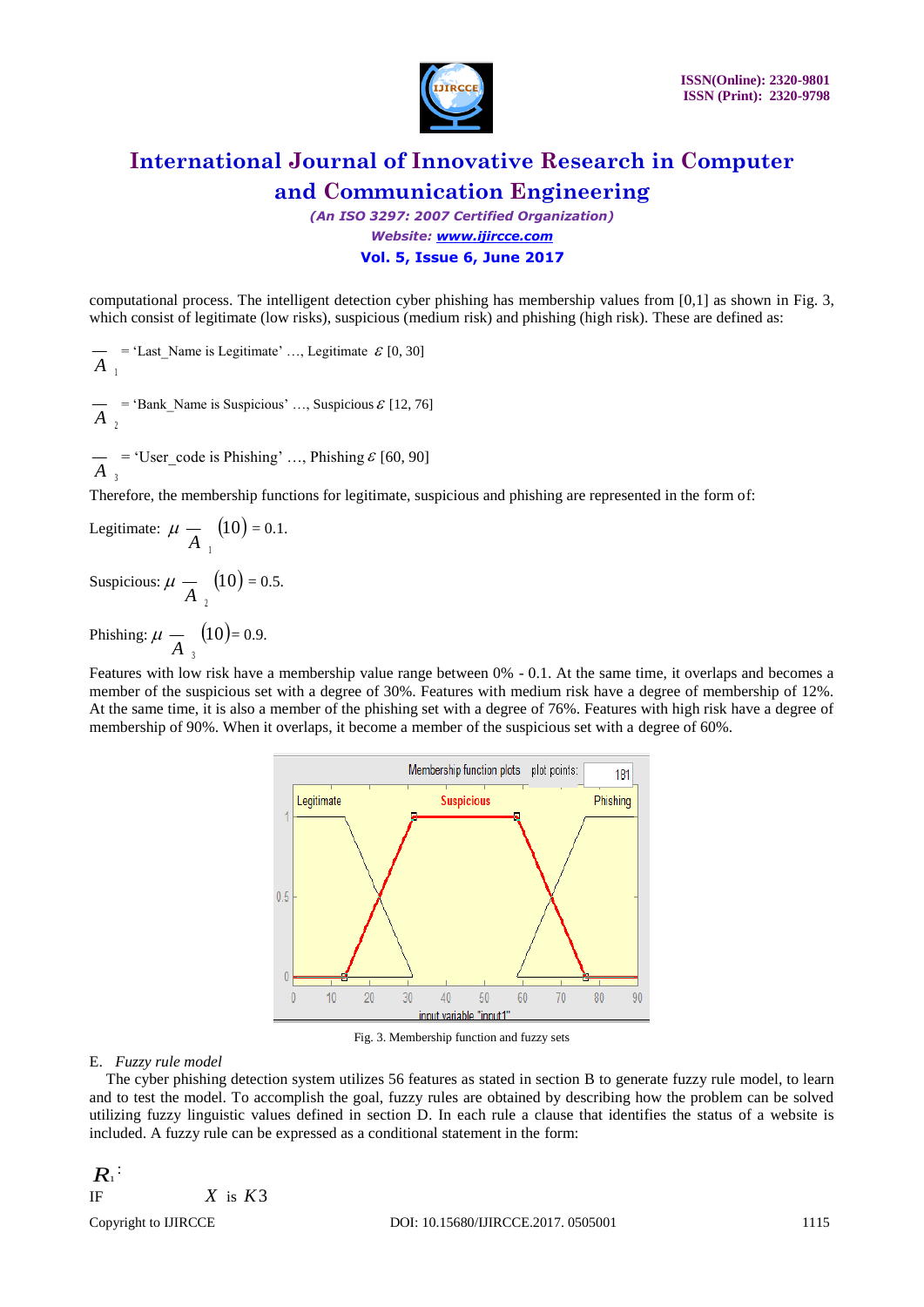

*(An ISO 3297: 2007 Certified Organization) Website: [www.ijircce.com](http://www.ijircce.com/)*  **Vol. 5, Issue 6, June 2017** 

**THEN** *Y* is *L*1  $\{0.1\}$ 

 $R<sub>2</sub>$ :

IF *X* is *K*2 THEN *Y* is *L*2  $\{0.5\}$ 

 $R_3$ 

| IF          | X is $K1$                        |
|-------------|----------------------------------|
| <b>THEN</b> | <i>Y</i> is <i>L</i> 3 $\{0.9\}$ |

Wherever X and Y (Last-Name, Bank\_Name, User\_code) are linguistic variables, K1, K2 and K3 (low, medium and high) are linguistic values decided by fuzzy sets on universe of discourse X. L1, L2 and L3 (legitimate, suspicious and phishing) are linguistic values decided by fuzzy sets on universe of discourse Y (risk). Cyber phishing detection fuzzy rule model can be seen in Fig. 4 in a fuzzy form:

| Rule: 1                |                                                        |  |  |  |
|------------------------|--------------------------------------------------------|--|--|--|
| IF<br><b>THEN</b><br>. | Feature is Last name<br>website is legitimate          |  |  |  |
| IE<br><b>THEN</b>      | <b>Feature is Email</b><br>website is legitimate       |  |  |  |
| Rule 2:                |                                                        |  |  |  |
| IF<br><b>THEN</b><br>. | Feature is Bank Name<br>website is suspicious          |  |  |  |
| IE                     | Feature is Date of birth<br>THEN website is suspicious |  |  |  |
| Rule 3:                |                                                        |  |  |  |
| IE<br>THEN<br>.        | Feature is User-code<br>the website is phishing        |  |  |  |
| IF<br>THEN             | Feature is Memorable word<br>website is phishing       |  |  |  |

Fig. 4. Fuzzy rule model

#### F. *Fuzzy inference systems*

A fuzzy inference system corresponds to a set of fuzzy IF-THEN rules that have learning ability to estimate nonlinear functions. For instance, inferring membership functions for input and output variables of the Cyber phishing detection system. The IDCP in Fig. 5 is functionally equivalent to zero-order Sugeno fuzzy inference. The structure generated utilizing grid partition is similar with a multi-layer neural network that has six layers including hidden ones, which are input, input- membership function (MF), rules, output- membership function, output and a summation.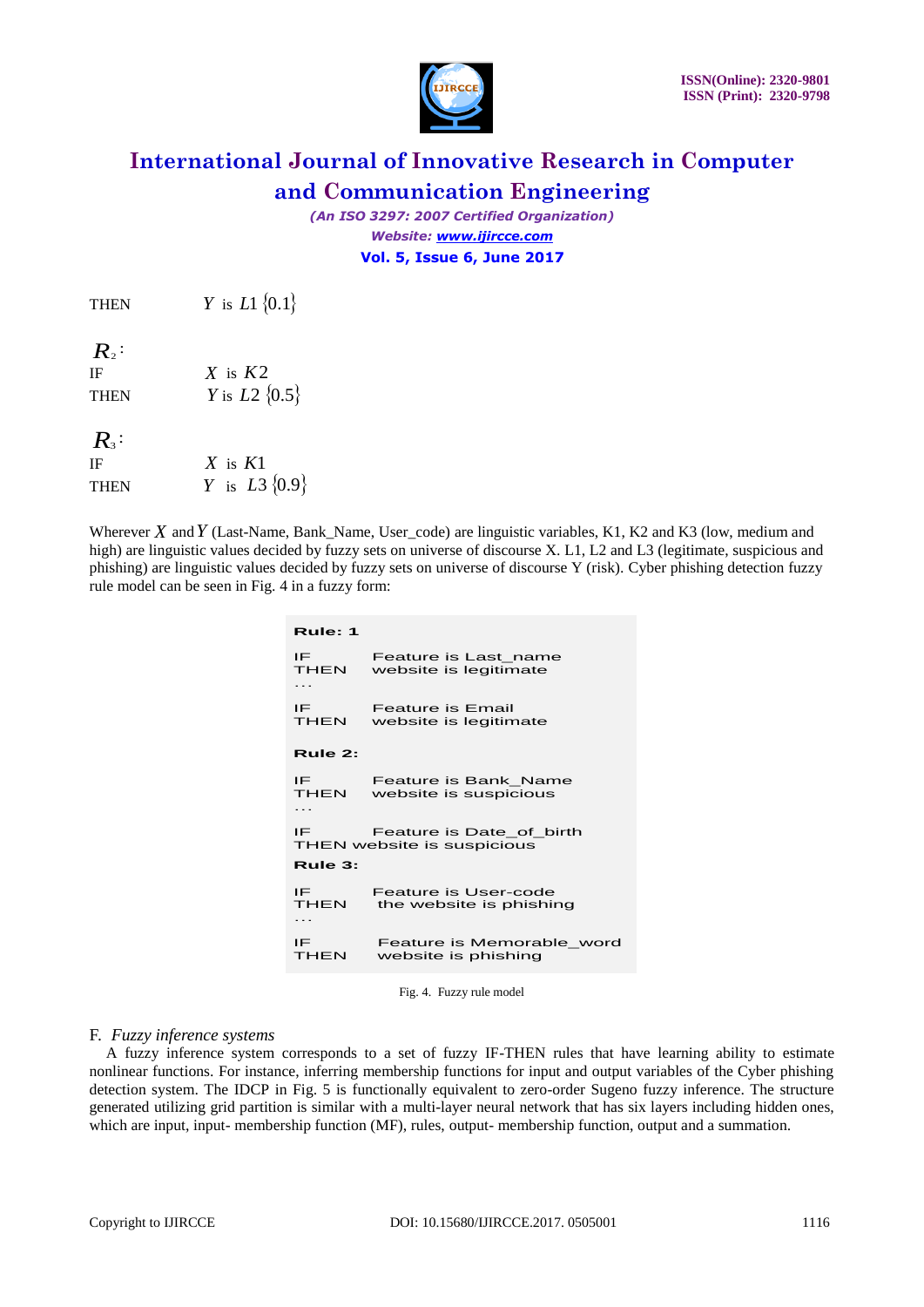

*(An ISO 3297: 2007 Certified Organization) Website: [www.ijircce.com](http://www.ijircce.com/)*  **Vol. 5, Issue 6, June 2017** 



Fig. 5. Fuzzy Structure

Every layer in the fuzzy inference system (FIS) is correlated with specific steps in the process of fuzzy inference.

#### The first Layer:

Is input. Inputs in this layer are transmitted directly to the second layer by each neuron. This is presented as:

$$
y_i^{(1)} = x_i^{(1)}
$$
 eq. (1)

In layer 1,  $y_i^{(1)}$  is the output and  $x_i^{(1)}$  is the input.

#### The second Layer:

Is an input membership. A fuzzification neuron receives input and decides the degree to which this specific input belongs to the fuzzy set. The activation of membership functions is set to the function that specifies the neuron's fuzzy set. The MF presented in Fig. 3 in section 3 D is set to the trapezoidal membership function.

#### The third layer is the fuzzy rule:

In this layer, every neuron replies to a single fuzzy rule. A fuzzy rule gets inputs from layer 2 that represent fuzzy sets in the antecedents of the rule. Therefore, the output of I in layer 3 is achieved as:

$$
\mathbf{y}_{i}^{(3)} = \mathbf{x}_{1i}^{(3)} \mathbf{X} \mathbf{x}_{2i}^{(3)} \mathbf{X} \dots \mathbf{X} \mathbf{x}_{ki}^{(3)}
$$
\n
$$
\mathbf{y}_{1i}^{(3)} = \mathbf{x}_{1i}^{(3)} \mathbf{x}_{2i}^{(3)} \mathbf{x}_{2i}^{(3)}, \dots, \mathbf{x}_{ki}^{(3)}
$$
\n
$$
\mathbf{y}_{i}^{(3)}
$$
\nThe inputs are  $\mathbf{x}_{1i}^{(3)} \mathbf{x}_{2i}^{(3)}, \dots, \mathbf{x}_{ki}^{(3)}$  and  $\mathbf{y}_{i}^{(3)}$  the output of fuzzy rules in the third layer.

#### Normalized degree of Confidence:

A fuzzy rule implies that different rules represented in the fuzzy inference system can relate to different degrees of confidence. Intelligent detection cyber phishing features expert may attach the degree of confidence to each feature, which forms each fuzzy IF-THEN rule by setting corresponding weights within the range of  $[0,1]$ . During training time, weights can change. To keep them within the specific range, the weights are normalized.

#### The fifth Layer:

Is an output membership. In this layer, neurons represent fuzzy sets utilized in the rule consequent. Output membership gets inputs from the corresponding fuzzy rule and mixes them by utilizing union operation. This is presented as: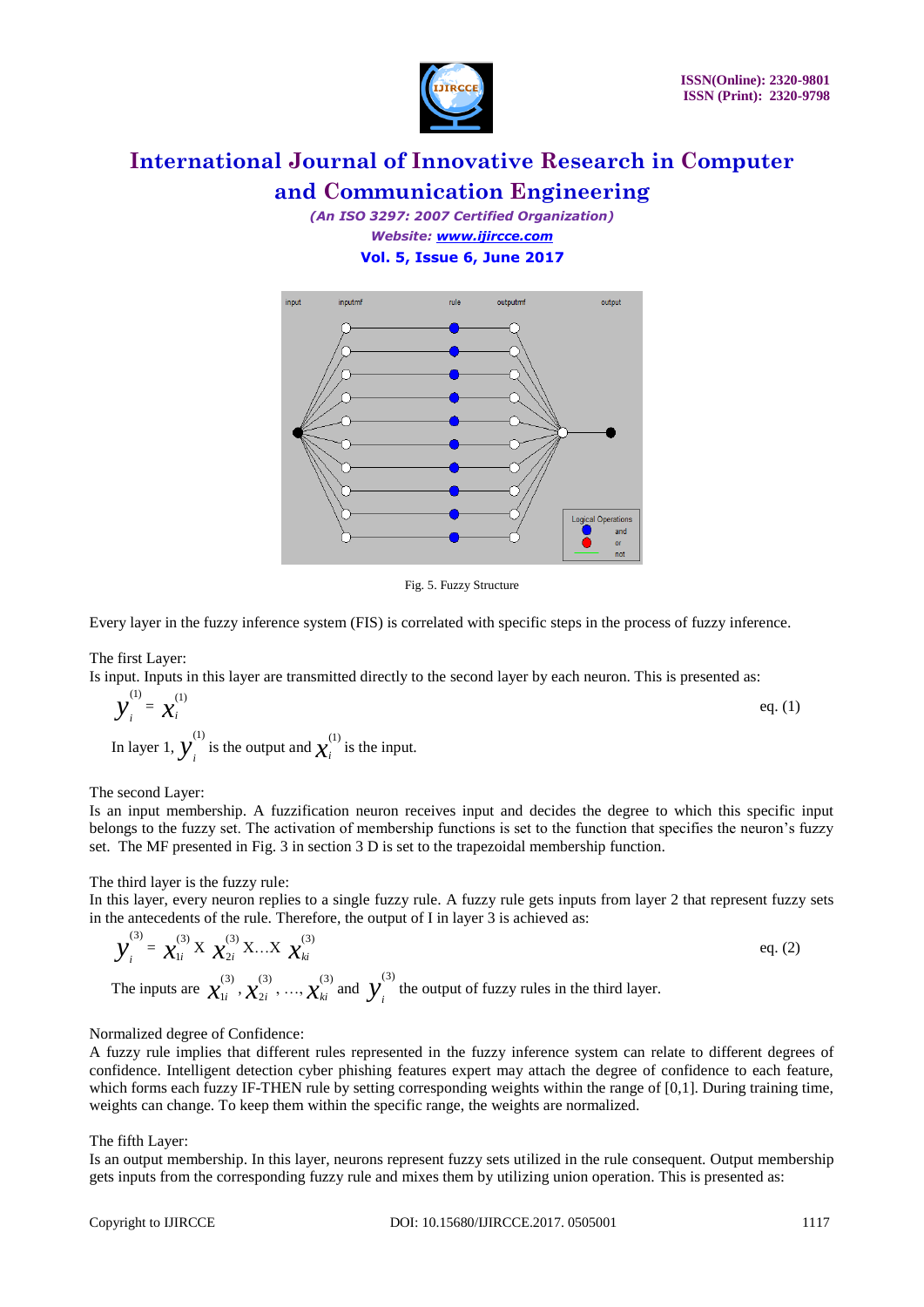

eq. (3)

## **International Journal of Innovative Research in Computer and Communication Engineering**

*(An ISO 3297: 2007 Certified Organization) Website: [www.ijircce.com](http://www.ijircce.com/)*  **Vol. 5, Issue 6, June 2017** 

 $y_i^{(4)} = x_{1i}^{(4)}$  $\chi^{(4)}_{1i} \oplus \chi^{(4)}_{2i}$  $\chi_{2i}^{(4)} \oplus ... \oplus \chi_{li}^{(4)}$  $\chi^{^{(4)}}_{\scriptscriptstyle 1i}$  $\hat{\mathbf{x}}_{1i}^{(4)}$  ,  $\mathbf{\hat{\mathcal{X}}}_{2i}^{(4)}$  $\chi_{2i}^{(4)}$ ,...,  $\chi_{li}^{(4)}$  are inputs and  $y_i^{(4)}$  is the output of membership in fourth layer.

Sixth Layer (defuzzification):

In this layer, neuron represents one output. It receives the output fuzzy sets. The output of fuzzy inference system is a crisp, therefore the aggregated output fuzzy set must be defuzzified. The sum is calculated as a weighted average of the centroid of the whole MF output. This is represented as:

$$
Y = \frac{\mu C 1 X a C 1 X b C 1 + \mu C 2 X a C 2 X b C 2}{\mu C 1 X b C 1 + \mu C 2 X b C 2}
$$
eq. (4)

Whenever aC1 and aC2 are centroid, and bC1 and bC2 are the widths of fuzzy sets C1 and C2.

#### IV.**EXPEERIMENTAL RESULTS**

Firstly, training is performed on a training set using 28 features and 12 numbers of epochs. The estimation output achieved is 0.00087668 representing the training feature error as presented in the graph in Fig. 6. The second training requires the roles to be reversed and training is performed on the testing set. The output produced 0.00087668 errors, which is equal to the preliminary training. When the training result is converted to a percentage, the overall training accuracy is 100% with 0% error. After the training is completed, testing is performed on testing set and the estimation for testing achieved is 0.0008759 average testing errors. This is presented in the graph in Fig. 7. The roles are reversed and testing is performed on training set. The output errors produced is 0.0008759 which is equal to the previous results.



Fig. 6. Training result Fig. 7. Test result

The results are summarized as presented in Table 2. Column 6 shows the average training error results, while column 7 shows the average testing error results. All executions are summed-up and divided by two to obtain an average. When converted into percentage and in two decimal point, the overall average error rates attained for both training and testing is 0%. An overall average testing result is 100% accurate. The results demonstrate a higher performance compared to the best results in the field.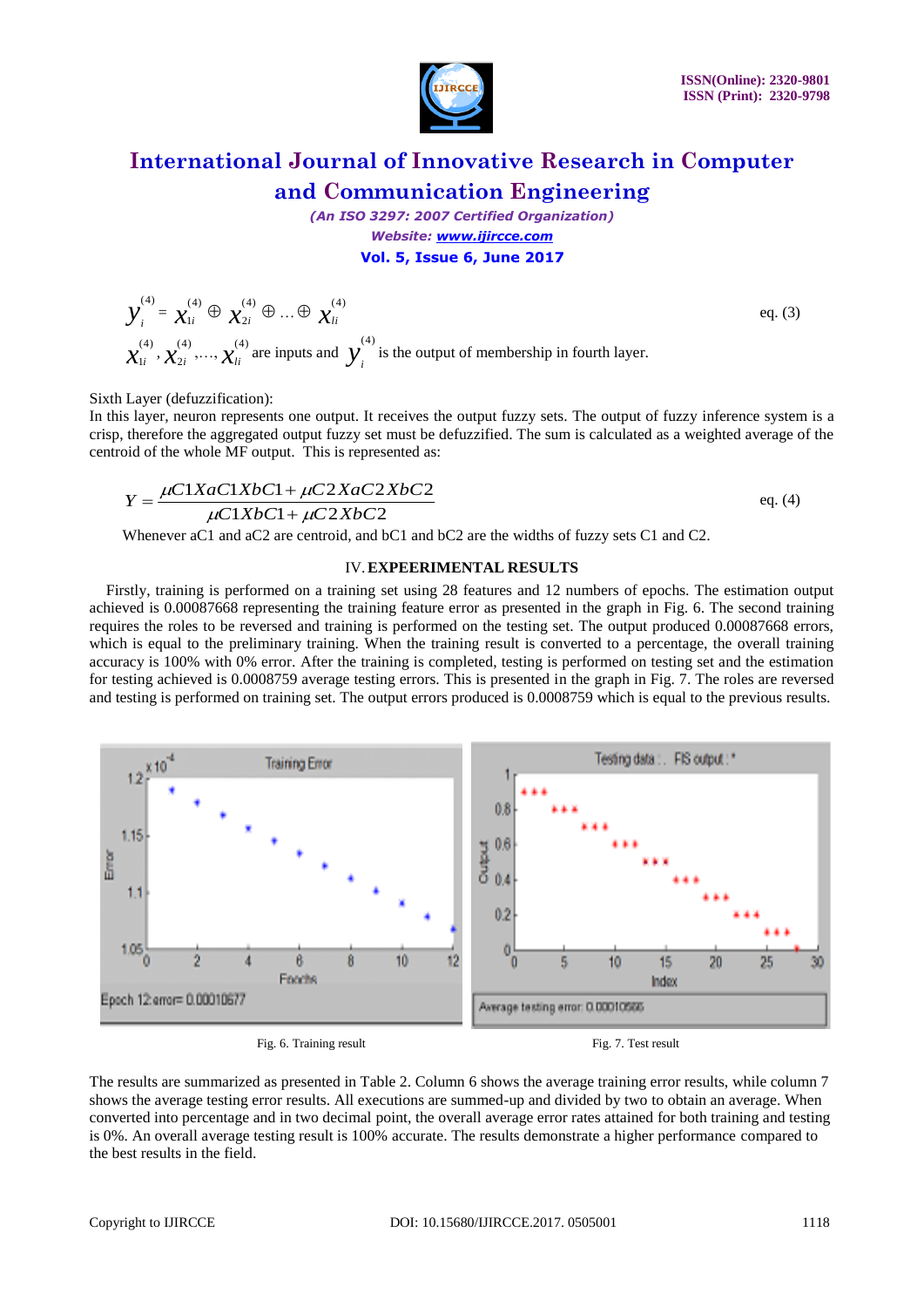

*(An ISO 3297: 2007 Certified Organization) Website: [www.ijircce.com](http://www.ijircce.com/)*  **Vol. 5, Issue 6, June 2017** 

| $1$ avit $2$ . Duminal v of the results |  |        |                                                                    |    |                       |            |                             |
|-----------------------------------------|--|--------|--------------------------------------------------------------------|----|-----------------------|------------|-----------------------------|
|                                         |  |        | Experiment   Input MFs   Output MFs   Training size   Testing size |    | <b>Training Error</b> | Test Error | Average Accuracy<br>results |
| Train1, Test1 Trapmf                    |  | Linear | 28                                                                 | 28 | 0.00010677            | 0.00010566 | 100%                        |
| Train2, Test2 Trapmf                    |  | Linear | 28                                                                 | 28 | 0.00010677            | 0.00010566 | 100%                        |

Table 2: Summary of the results

#### V. **DISCUSSION**

This study aims to create a fuzzy rule model based on a Fuzzy Inference System utilizing combined features to tackle the inaccuracy in online transactions. The contribution is a novel fuzzy rule model using combined features to reduce erroneousness in phishing detection systems. The results reveal that after two-fold cross validation, the proposed method obtained 100% accuracy. This clearly indicate that a novel fuzzy rule model using combined features can detect phishing websites with a higher accuracy compared to the existing ones.

As seen in Table 3, the comparison is focused on the most closely related methods based on the literature reviewed in section II. The similarities between existing work and the IDCP is that they all use feature-sets and machine learning techniques. The difference is in the use of algorithms. For instance, the study by [12] and [15] applied SVM, [14] and [16] used C4.5. Also [16] used MCAC, PART, RIPPER, MCAR, MMAC, DT and CBA compared to Adaptive Neuro-Fuzzy Inference Systems used by the IDCP. However, the study by [17], [18] and [20] used the same Sugeno model and feature-sets. The existing approaches achieved between the range of 94.66% - 99.2% accuracy. If compared, the IDCP accurateness is 100% which is an excellent result. The IDCP method shows that combined features are important for detecting phishing websites.

| Authors     | Methods                              | Algorithms       | Results |  |
|-------------|--------------------------------------|------------------|---------|--|
|             | feature-based using 9 features       | <b>SVM</b>       | 97.25%  |  |
| [12]        |                                      |                  |         |  |
|             | Rule-based using features            | Fuzzy system,    | 94.66%, |  |
| $[14]$      |                                      | C <sub>4.5</sub> | 87.32%  |  |
|             |                                      |                  |         |  |
| [15]        | Rule-base using 4 features           | <b>SVM</b>       | 99.14%  |  |
|             |                                      |                  |         |  |
|             | Feature-based using 16 features      | MCAC, C4.5,      | 99.2%,  |  |
|             |                                      | RIPPER, PART,    | 98.76%, |  |
| [16]        |                                      | MCAR.            | 98.14%. |  |
|             |                                      | MMAC.            | 95.54%  |  |
|             |                                      | DT, CBA          |         |  |
| $[17]$ ,    | Feature-based, 288, 300, 56 features | A Neuro-fuzzy    | 98.5%   |  |
| $[18]$ ,    |                                      | <b>Systems</b>   | 98.4%   |  |
| [20]        |                                      | <b>ANFIS</b>     | 98.4%   |  |
| The         | Rule-base using 56 features          | <b>ANFIS</b>     | 100%    |  |
| <b>IDCP</b> |                                      |                  |         |  |

Table 3: Comparative summary of best results in the field with proposed study results